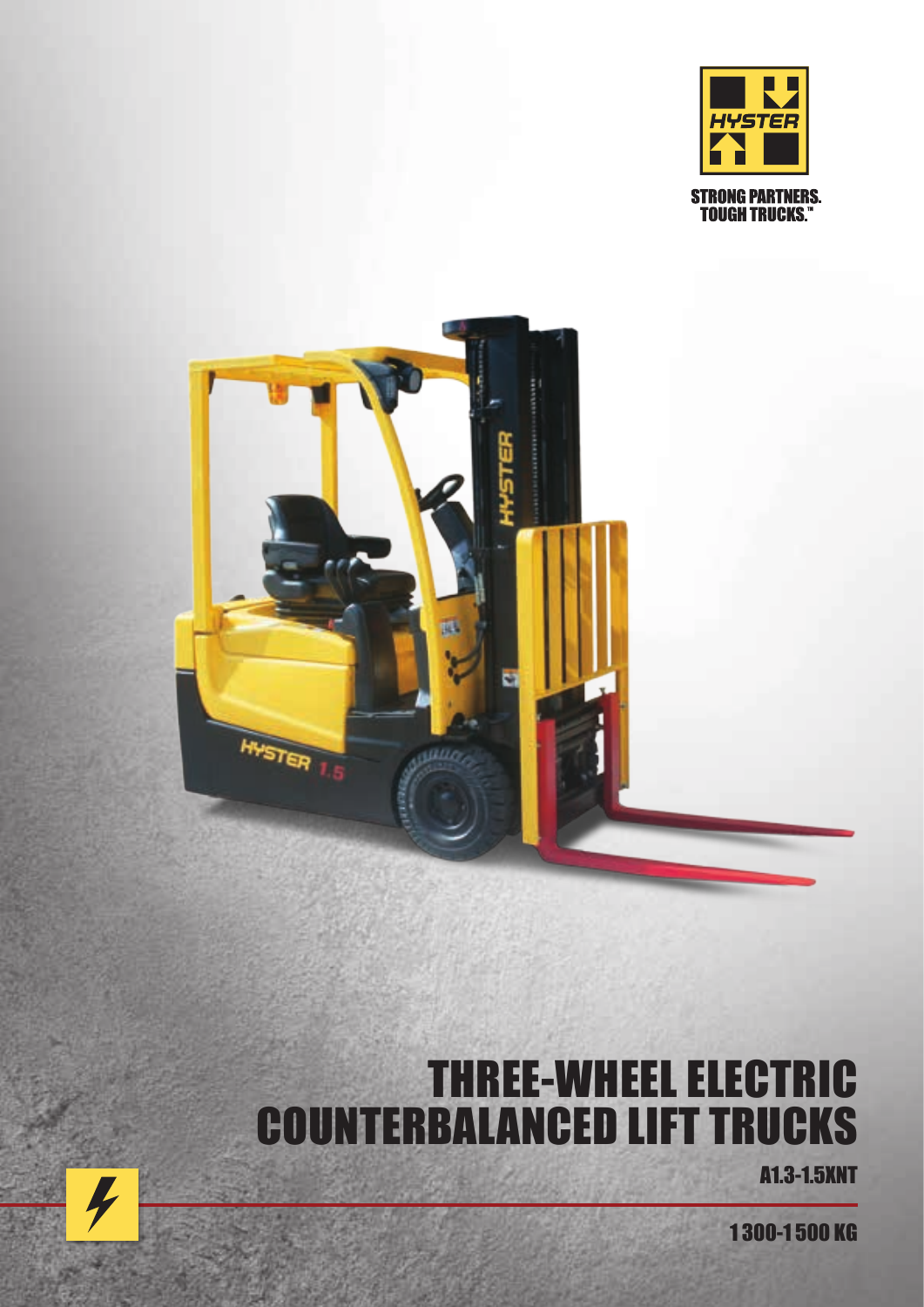## A1.3XNT, A1.5XNT

|                      | 1.1             | <b>Manufacturer</b> (abbreviation)                                                                                   |                         | <b>HYSTER</b>        |              | <b>HYSTER</b>       |              |  |
|----------------------|-----------------|----------------------------------------------------------------------------------------------------------------------|-------------------------|----------------------|--------------|---------------------|--------------|--|
|                      | $1.2$           | Manufacturer's type designition<br>A1.3XNT                                                                           |                         | A1.5XNT              |              |                     |              |  |
|                      | 1.3             | Drive: electric (battery or mains), diesel, petrol, fuel gas                                                         |                         | Electric (battery)   |              | Electric (battery)  |              |  |
|                      | 1.4             | Operator type: hand, pedestrian, standing, seated, order-picker                                                      |                         | Seated               |              | Seated              |              |  |
|                      | 1.5             | Rated capacity / rated load                                                                                          | Q(t)                    | 1.3                  |              | 1.5                 |              |  |
| DISTINGUISHING MARKS | 1.6             | Load centre distance                                                                                                 | $c$ (mm)                | 500                  |              | 500                 |              |  |
|                      | 1.8             | Load distance, centre of drive axle to fork                                                                          | $x$ (mm)                | 326                  |              | 326                 |              |  |
|                      | 1.9             | Wheelbase                                                                                                            | $y$ (mm)                | 1168                 |              | 1222                |              |  |
|                      |                 |                                                                                                                      |                         |                      |              |                     |              |  |
|                      | 2.1<br>2.2      | Service weight                                                                                                       | kg                      | 2700                 |              | 2905<br>3755<br>649 |              |  |
| <b>WEIGHTS</b>       | 2.3             | Axle loading, laden front/rear<br>Axle loading, unladen front/rear                                                   | kg<br>kg                | 3319<br>1184         | 631<br>1516  | 1240                | 1665         |  |
|                      |                 |                                                                                                                      |                         |                      |              |                     |              |  |
|                      | 3.1             | Tyres: L = pneumatic, V = solid, SE = Pneumatic Shape Solid                                                          |                         |                      | SE           |                     | <b>SE</b>    |  |
|                      | 3.2             | Tyre size, front                                                                                                     |                         | $18x7 - 8$           |              | $18x7 - 8$          |              |  |
|                      | 3.3             | Tyre size, rear                                                                                                      |                         | $18x7 - 8$           |              | $18x7 - 8$          |              |  |
| TYRES/CHASSIS        | 3.5             | Wheels, number front/rear $(x =$ driven wheels)                                                                      |                         | 2/1X                 |              | 2/1X                |              |  |
|                      | 3.6             | Tread, front                                                                                                         | $b_{10}$ (mm)           | 836<br>896           |              | 836                 | 896          |  |
|                      | 3.7             | Tread, rear                                                                                                          | $b_{11}$ (mm)           | $\blacksquare$       |              | ÷                   |              |  |
|                      |                 |                                                                                                                      |                         |                      |              |                     |              |  |
|                      | 4.1             | Tilt of mast/fork carriage forward/backward                                                                          | $\alpha$ / $\beta$ (°)  | 5/5                  |              | 5/5                 |              |  |
|                      | 4.2             | Height, mast lowered                                                                                                 | h, (mm)                 | 2230                 |              | 2230                |              |  |
|                      | 4.3             | Free lift ¶                                                                                                          | $h2$ (mm)               | 100                  |              | 100                 |              |  |
|                      | 4.4             | Lift ¶<br>Height, mast extended ■                                                                                    | $h3$ (mm)               | 3320                 |              | 3320                |              |  |
|                      | 4.5<br>4.7      | Height of overhead guard (cabin) $+$                                                                                 | $h_a$ (mm)<br>$hs$ (mm) | 3868<br>2060 (1980√) |              | 3868                |              |  |
|                      | 4.8             | Seat height relating to SIP/stand height O                                                                           | $h2$ (mm)               | 926                  |              | 2060 (1980√)<br>926 |              |  |
|                      | 4.12            | <b>Coupling height</b>                                                                                               | $h_{10}$ (mm)           | 540                  |              | 540                 |              |  |
|                      | 4.19            | Overall length ‡                                                                                                     | $l1$ (mm)               | 2724                 |              | 2778                |              |  |
| <b>DIMENSIONS</b>    | 4.20            | Length to face of forks ‡                                                                                            | $I2$ (mm)               | 1724                 |              | 1778                |              |  |
|                      | 4.21            | Overall width *                                                                                                      | $b1/b2$ (mm)            | 996                  | 1056         | 996                 | 1056         |  |
|                      | 4.22            | Fork dimensions ISO 2331                                                                                             | $s/e$ / (mm)            | 40<br>80             | 1000         | $40\,$<br>80        | 1000         |  |
|                      | 4.23            | Fork carriage ISO 2328, class/type A, B                                                                              |                         | IIA                  |              | <b>IIA</b>          |              |  |
|                      | 4.24            | Fork carriage width $\bullet$                                                                                        | $b2$ (mm)               | 907                  |              | 907                 |              |  |
|                      | 4.31            | Ground clearance, laden, below mast                                                                                  | m, (mm)                 | 88                   |              | 88<br>85            |              |  |
|                      | 4.32            | Ground clearance, centre of wheelbase                                                                                | $m2$ (mm)               | 85<br>3053           |              | 3107                |              |  |
|                      | 4.34.<br>4.34.2 | Aisle width for pallets $1000 \times 1200$ crossways $\star$<br>Aisle width for pallets $800 \times 1200$ lengthways | Ast (mm)<br>Ast (mm)    | 3176                 |              | 3230                |              |  |
|                      | 4.35            | <b>Turning radius</b>                                                                                                | Wa (mm)                 | 1398                 |              | 1452                |              |  |
|                      | 4.36            | Internal turning radius                                                                                              | $b_{13}$ (mm)           | $\pmb{0}$            |              | $\pmb{0}$           |              |  |
|                      |                 |                                                                                                                      |                         |                      |              |                     |              |  |
|                      | 5.1             | Travel speed, laden/unladen $\,\nabla$                                                                               | km/h                    | 12.0                 | 12.5         | 12.0                | 12.5         |  |
|                      | 5.2             | Lift speed, laden/unladen                                                                                            | m/s                     | 0.30                 | 0.51         | 0.30                | 0.51         |  |
| É                    | 5.3             | Lowering speed, laden/unladen                                                                                        | m/s                     | 0.50                 | 0.46         | 0.50                | 0.46         |  |
| PERFORMANCE DI       | 5.5             | Drawbar pull, laden/unladen **                                                                                       | ${\sf N}$               | 951                  | 975          | 942                 | 970          |  |
|                      | 5.6             | Max. drawbar pull, laden/unladen ***                                                                                 | ${\sf N}$               | 6246                 | 6221         | 6212                | 6242         |  |
|                      | 5.7<br>5.8      | Gradeability, laden/unladen **** t<br>Max. gradeability, laden/unladen *** t                                         | $\%$<br>$\%$            | 8.2<br>16.3          | 12.1<br>24.3 | 7.3<br>14.5         | 11.2<br>22.4 |  |
|                      | 5.9             | Acceleration time, laden/unladen $\,\nabla\,$                                                                        | $\mathsf S$             | 5.6                  | 4.7          | 5.7                 | 4.9          |  |
|                      | 5.10            | Service brake                                                                                                        |                         |                      |              | Hydraulic           |              |  |
|                      |                 | Hydraulic                                                                                                            |                         |                      |              |                     |              |  |
|                      | 6.1             | Drive motor rating S2 60 min                                                                                         | kW                      | 4.7                  |              | 4.7                 |              |  |
|                      | 6.2             | Lift motor rating at S3 15%                                                                                          | kW                      | 6.0                  |              | 6.0                 |              |  |
| ELECTRIC-ENGINE      | 6.3             | Battery according to DIN 43531/35/36 A, B, C, no                                                                     |                         | DIN 43535A           |              | <b>DIN 43535A</b>   |              |  |
|                      | 6.4             | Battery voltage/nominal capacity K5                                                                                  | (V)/(Ah)                | 24                   | 735/875      | 24                  | 840/1000     |  |
|                      | 6.5             | <b>Battery weight</b>                                                                                                | kg                      | 570                  | 630          | 642                 | 710          |  |
|                      | 6.6             | Energy consumption according to VDI cycle $\triangle$ +                                                              | kWh/h @Nr of Cycles     | 3.9                  |              | 4.0                 |              |  |
|                      |                 |                                                                                                                      |                         |                      |              |                     |              |  |
|                      | 8.1             | Type of drive unit                                                                                                   |                         | AC                   |              | AC                  |              |  |
|                      | 10.1<br>10.2    | Operating pressure for attachments<br>Oil volume for attachments $\Diamond$                                          | bar<br>l/min            | 155                  |              | 155                 |              |  |
| ADDITIONAL DATA      | 10.7            | Sound pressure level at the driver's seat L <sub>PAZ</sub> ©                                                         | dB(A)                   | 20<br>59             |              | 20<br>59            |              |  |
|                      | 10.8            | Towing coupling, type DIN                                                                                            |                         | Pin                  |              | Pin                 |              |  |
|                      |                 |                                                                                                                      |                         |                      |              |                     |              |  |
|                      |                 | Specification data is based on VDI 2198                                                                              |                         |                      |              |                     |              |  |
|                      |                 |                                                                                                                      |                         |                      |              |                     |              |  |
|                      |                 | * Standard / Wide tread ** 60 minute rating *** 5 minute rating **** 30 minute rating                                |                         |                      |              |                     |              |  |

#### EQUIPMENT AND WEIGHT:

Weights (line 2.1) are based on the following specifications: Complete truck with 3360 mm 2 stage LFL mast with standard carriage,1000 mm forks and load backrest, DIN battery configuration, manual hydraulics, pneumatic shaped solid drive and steer tyres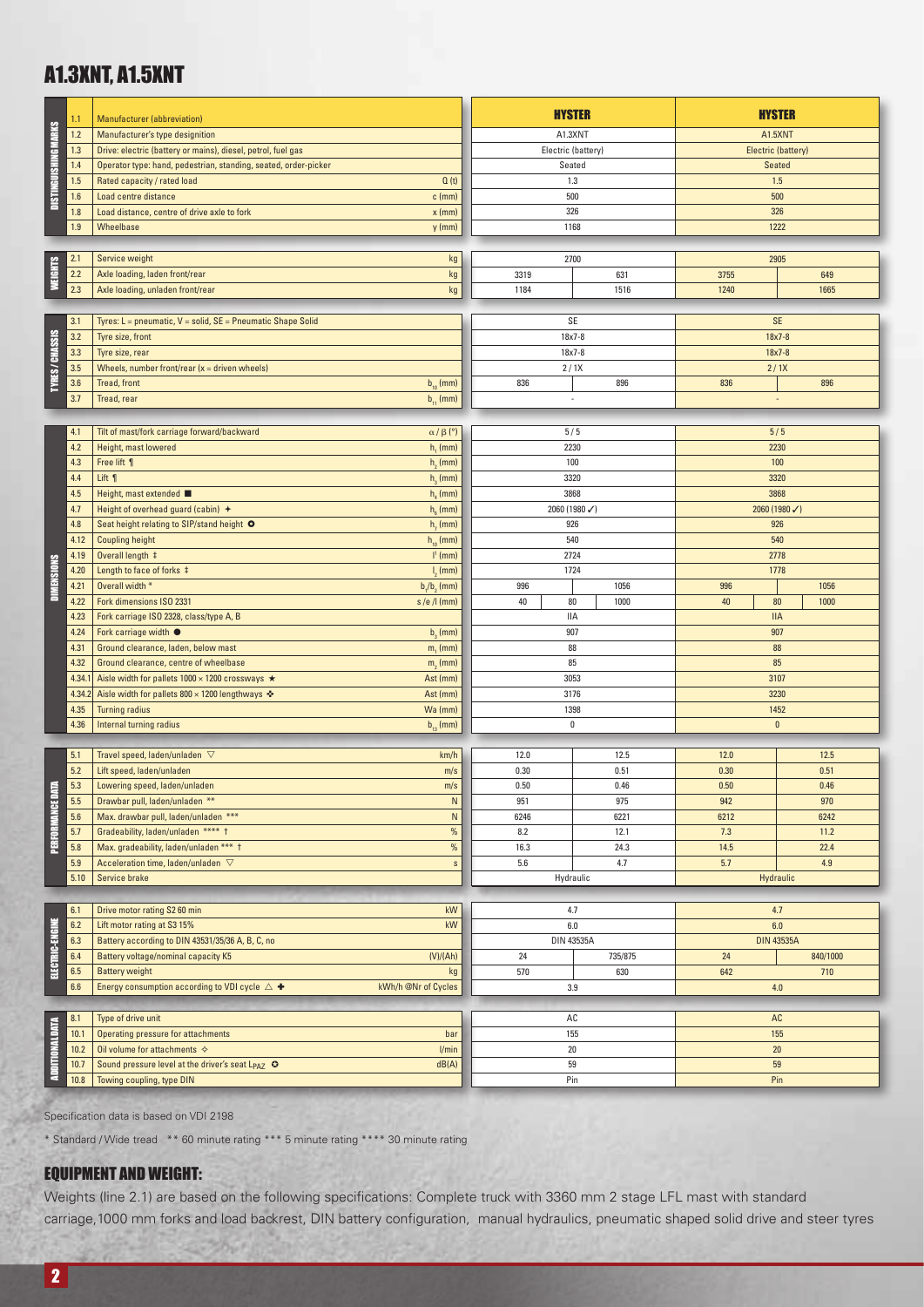## TRUCK DIMENSIONS



 $I<sub>6</sub>$  = load length

| <b>Dimensions</b><br>(mm) | <b>A1.3XNT</b> | <b>A1.5XNT</b> |
|---------------------------|----------------|----------------|
| d                         | 525            | 520            |
|                           | 655            | 700            |
| k                         | 485            | 485            |
| n ¥                       | 1026           | 1026           |

#### NOMINAL CAPACITY



#### **Load center of gravity**

Distance from front of forks to center of gravity of the load.

#### **Rated load**

Based on vertical masts up to 3 800 mm at the top of the forks

#### NOTE:

Specifications are affected by the condition of the vehicle and how it is equipped, as well as the nature and condition of the operating area. If these specifications are critical, the proposed application should be discussed with your dealer.

- ‡ With mast vertical
- ¶ Bottom of forks
- Without load backrest
- Add 32 mm with load backrest
- 2 Stg and 3 Stg mast, deduct 3mm for FFL mast
- ◆ 2 Stg and 3 Stg mast, deduct 4mm for FFL mast
- $\bullet$  Full suspension seat specified
- $\div$  h6 subject to  $+/-$  5 mm tolerance
- $\Leftrightarrow$  Variable
- $\nabla$  HiP performance setting
- $\triangle$  eLo performance setting
- $+ 45$  cycles
- † Gradeability figures (lines 5.7 & 5.8), are provided for comparison of tractive performance, but are not intended to endorse the operation of the vehicle on the stated inclines.
- Stacking aisle width (lines 4.34.1 & 4.34.2) are based on the VDI standard calculation as shown on illustration. The British Industrial Truck Association recommends the addition of 100 mm to the total clearance (dimension a) for extra operating margin at the rear of the truck.
- $\bullet$  L<sub>PAZ</sub>, measured according to the test cycles and based on the weighting values contained in EN12053
	- Optional
- Full suspension seat specified. Add 40mm for seat in fully compressed position

#### MAST TABLES:

- Wide tread required. Standard tread possible, contact your Hyster dealer.
- $\diamond$  Wide tread required. Standard tread not possible.
- Tilt speed reduced to 1° per second by mechanical tilt speed restrictors for mast heights 5000mm and above.
- $\triangleleft$  Max fork height = h3+s Integral sideshift is 906.2mm wide or 939mm with load backrest.
- $\Box$  Freelift (top of forks) = h2+s
- $\triangle$  Add 721mm with load backrest extension.
- \* Add 723mm with load backrest extension.
- Deduct 723mm with load backrest extension.

#### NOTICE

Care must be exercised when handling elevated loads. When the carriage and/or load is elevated, truck stability is reduced. It is important that mast tilt in either direction be kept to a minimum when loads are elevated.

Operators must be trained and adhere to the instructions contained in the Operating Manual.

Hyster products are subject to change without notice. Lift trucks illustrated may feature optional equipment.

#### **Safety:**

This truck conforms to the current EU requirements.

3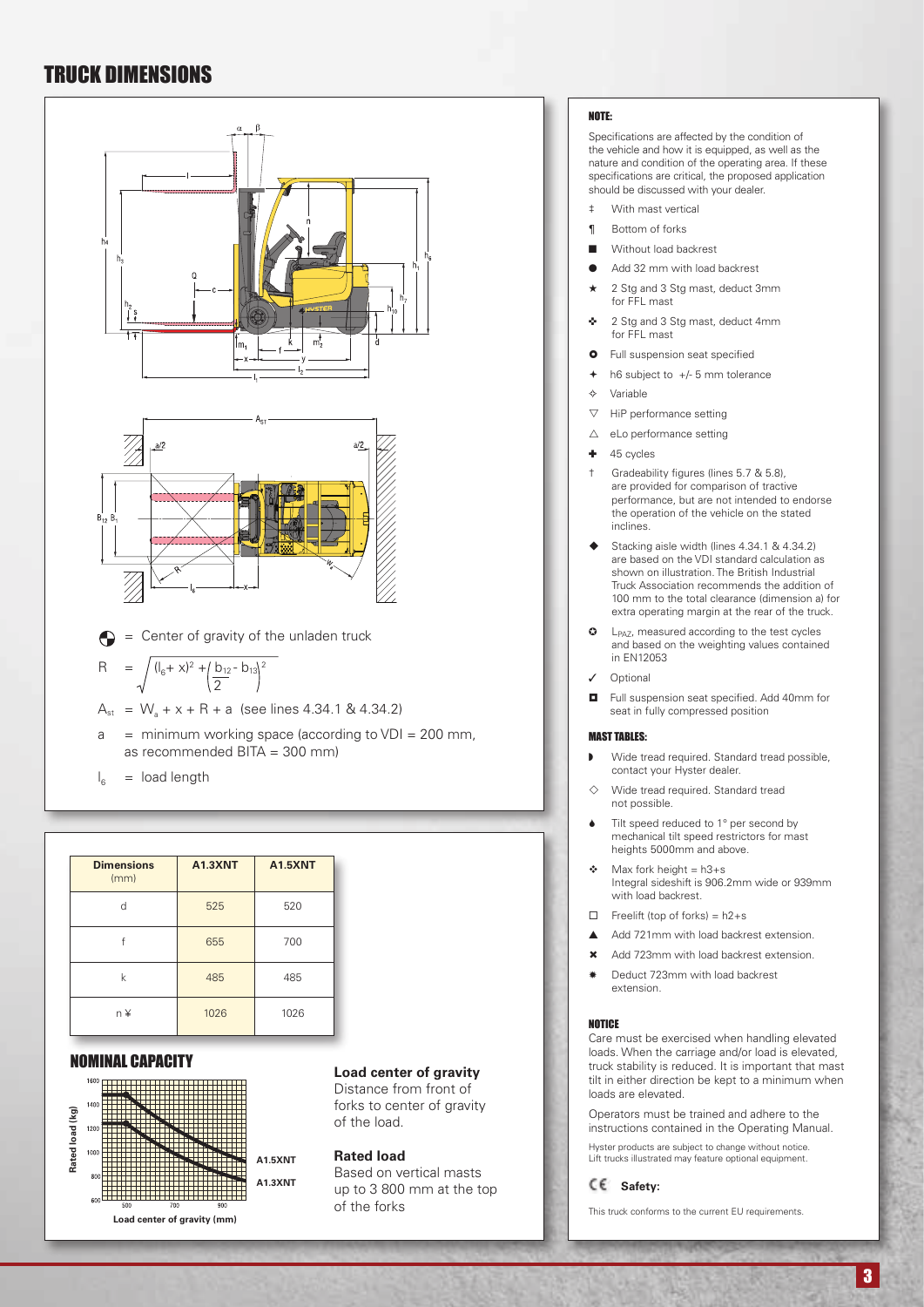## MAST AND CAPACITY INFORMATION

Values shown are for standard equipment. When using non-standard equipment these values may change. Please contact your Hyster dealer for information

#### A1.3-1.5XNT **- Capacity Chart in kg @ Vista/Vista Plus**

|                           | <b>Maximum Fork Height</b><br>$(mm)$ $\div$ | <b>Back Tilt</b> | <b>Overall Lowered Height</b><br>(mm) | <b>Overall Extended Height</b><br>(mm) | <b>Free lift (top of forks)</b><br>(mm) |
|---------------------------|---------------------------------------------|------------------|---------------------------------------|----------------------------------------|-----------------------------------------|
|                           | 2860                                        | $5^\circ$        | 1980                                  | 3368 ▲                                 | 140                                     |
| <b>Vista Plus</b>         | 3360                                        | $5^\circ$        | 2230                                  | 3868 $\triangle$                       | 140                                     |
| 2-Stage limited free lift | 3860                                        | $5^\circ$        | 2580                                  | 4368 $\triangle$                       | 140                                     |
|                           | 4360                                        | $5^{\circ}$      | 2830                                  | 4868 $\triangle$                       | 140                                     |
|                           | 4860                                        | $5^\circ$        | 3180                                  | $5368 \triangle$                       | 140                                     |
|                           | 3018                                        | $5^{\circ}$      | 1980                                  | $3613 \times$                          | 1405 *                                  |
| <b>Vista</b>              | 3218                                        | $5^{\circ}$      | 2080                                  | $3813 \times$                          | 1505 *                                  |
| 2-Stage full free lift    | 3718                                        | $5^{\circ}$      | 2330                                  | 4313 $\bm{\times}$                     | $1755$ *                                |
|                           | 4338                                        | $5^\circ$        | 2680                                  | 4913 $\bm{\times}$                     | $2105$ *                                |
|                           | 4300                                        | $5^\circ$        | 1980                                  | 4808 ×                                 | 1472 *                                  |
| <b>Vista Plus</b>         | 4600                                        | $5^\circ$        | 2080                                  | $5108 \times$                          | 1572 *                                  |
| 3-Stage full free lift    | 4900                                        | $5^\circ$        | 2180                                  | 5408 $\times$                          | $1672$ *                                |
|                           | 5200 ♦                                      | $5^\circ$        | 2330                                  | $5708 \times$                          | 1822 *                                  |
|                           | 5500 ♦                                      | $5^\circ$        | 2430                                  | 6008 $\bm{\times}$                     | 1922 *                                  |

#### A1.3-1.5XNT **- Capacity Chart in kg @ 500mm Load Centre**

|                                                       | <b>Pneumatic Shaped Solid Tyres</b>      |                                                                                      |                                                                          |                                                                              |                                                                          |  |
|-------------------------------------------------------|------------------------------------------|--------------------------------------------------------------------------------------|--------------------------------------------------------------------------|------------------------------------------------------------------------------|--------------------------------------------------------------------------|--|
|                                                       | <b>Maximum</b>                           | <b>Without sideshift</b>                                                             |                                                                          | <b>With integral sideshift</b>                                               |                                                                          |  |
|                                                       | fork height (mm) $\div$                  | <b>A1.3XNT</b>                                                                       | <b>A1.5XNT</b>                                                           | <b>A1.3XNT</b>                                                               | <b>A1.5XNT</b>                                                           |  |
| <b>Vista Plus</b><br><b>2-Stage limited free lift</b> | 2900<br>3360<br>3860<br>4360<br>4860     | 1300<br>1300<br>1300<br>1300<br>1230                                                 | 1500<br>1500<br>1500<br>1500<br>1430                                     | 1280<br>1280<br>1270<br>1260<br>1190                                         | 1480<br>1480<br>1470<br>1460<br>1390                                     |  |
| <b>Vista</b><br>2-Stage full free lift                | 3018<br>3218<br>3718<br>4338             | 1300 $\diamond$<br>1300 $\diamondsuit$<br>1300 $\diamondsuit$<br>1300 $\diamondsuit$ | 1500 $\Diamond$<br>1500 $\Diamond$<br>1500 $\diamond$<br>1500 $\diamond$ | 1260 $\Diamond$<br>1250 $\diamond$<br>1250 $\diamond$<br>1230 $\diamondsuit$ | 1450 $\Diamond$<br>1450 $\diamond$<br>1450 $\diamond$<br>1440 $\diamond$ |  |
| <b>Vista Plus</b><br>3-Stage full free lift           | 4300<br>4600<br>4900<br>5200 ♦<br>5500 ♦ | 1300<br>1300<br>1220<br>1170 ▶<br>1110 <b>D</b>                                      | 1500<br>1470<br>1400<br>1360 ▶<br>1210 ▶                                 | 1240<br>1220<br>1160<br>1110D<br>1050 ▶                                      | 1440<br>1420<br>1360<br>1300 ▶<br>1210 ▶                                 |  |

#### A1.3-1.5XNT **- Capacity Chart in kg @ 600mm Load Centre**

|                                                | <b>Pneumatic Shaped Solid Tyres</b>      |                                                                          |                                                                                  |                                                                          |                                                                                          |  |
|------------------------------------------------|------------------------------------------|--------------------------------------------------------------------------|----------------------------------------------------------------------------------|--------------------------------------------------------------------------|------------------------------------------------------------------------------------------|--|
|                                                | <b>Maximum</b>                           | <b>Without sideshift</b>                                                 |                                                                                  | <b>With integral sideshift</b>                                           |                                                                                          |  |
|                                                | fork height (mm) $\div$                  | <b>A1.3XNT</b>                                                           | <b>A1.5XNT</b>                                                                   | <b>A1.3XNT</b>                                                           | <b>A1.5XNT</b>                                                                           |  |
| <b>Vista Plus</b><br>2-Stage limited free lift | 2860<br>3360<br>3860<br>4360<br>4860     | 1150<br>1150<br>1150<br>1150<br>1090                                     | 1320<br>1320<br>1320<br>1320<br>1250                                             | 1150<br>1140<br>1130<br>1130<br>1070                                     | 1320<br>1320<br>1310<br>1310<br>1240                                                     |  |
| <b>Vista</b><br>2-Stage full free lift         | 3018<br>3218<br>3718<br>4338             | 1150 $\diamond$<br>1150 $\diamond$<br>1150 $\diamond$<br>1150 $\diamond$ | 1320 $\diamondsuit$<br>1320 $\diamond$<br>1320 $\diamond$<br>1320 $\diamondsuit$ | 1120 $\diamond$<br>1120 $\diamond$<br>1120 $\diamond$<br>1110 $\diamond$ | 1300 $\diamondsuit$<br>1300 $\diamondsuit$<br>1300 $\diamondsuit$<br>1290 $\diamondsuit$ |  |
| <b>Vista Plus</b><br>3-Stage full free lift    | 4300<br>4600<br>4900<br>5200 ♦<br>5500 ♦ | 1150<br>1120<br>1080<br>1030 ▶<br>980 D                                  | 1320<br>1290<br>1250<br>1200 ▶<br>1140 ▶                                         | 1110<br>1090<br>1040<br>960 D<br>940                                     | 1290<br>1270<br>1220<br>1170<br>1110                                                     |  |

**NOTE:** To calculate truck capacities with alternative truck specifications to the ones shown in the above tables, please consult your Hyster dealer. The rated capacities shown are for masts in a vertical position on trucks equipped with standard or sideshift carriage, and nominal length forks. Masts above the maximum fork heights shown in the mast table are classified as high lift, and depending on the tyre/tread configuration may require reduced capacity, restricted back tilt or wide tread.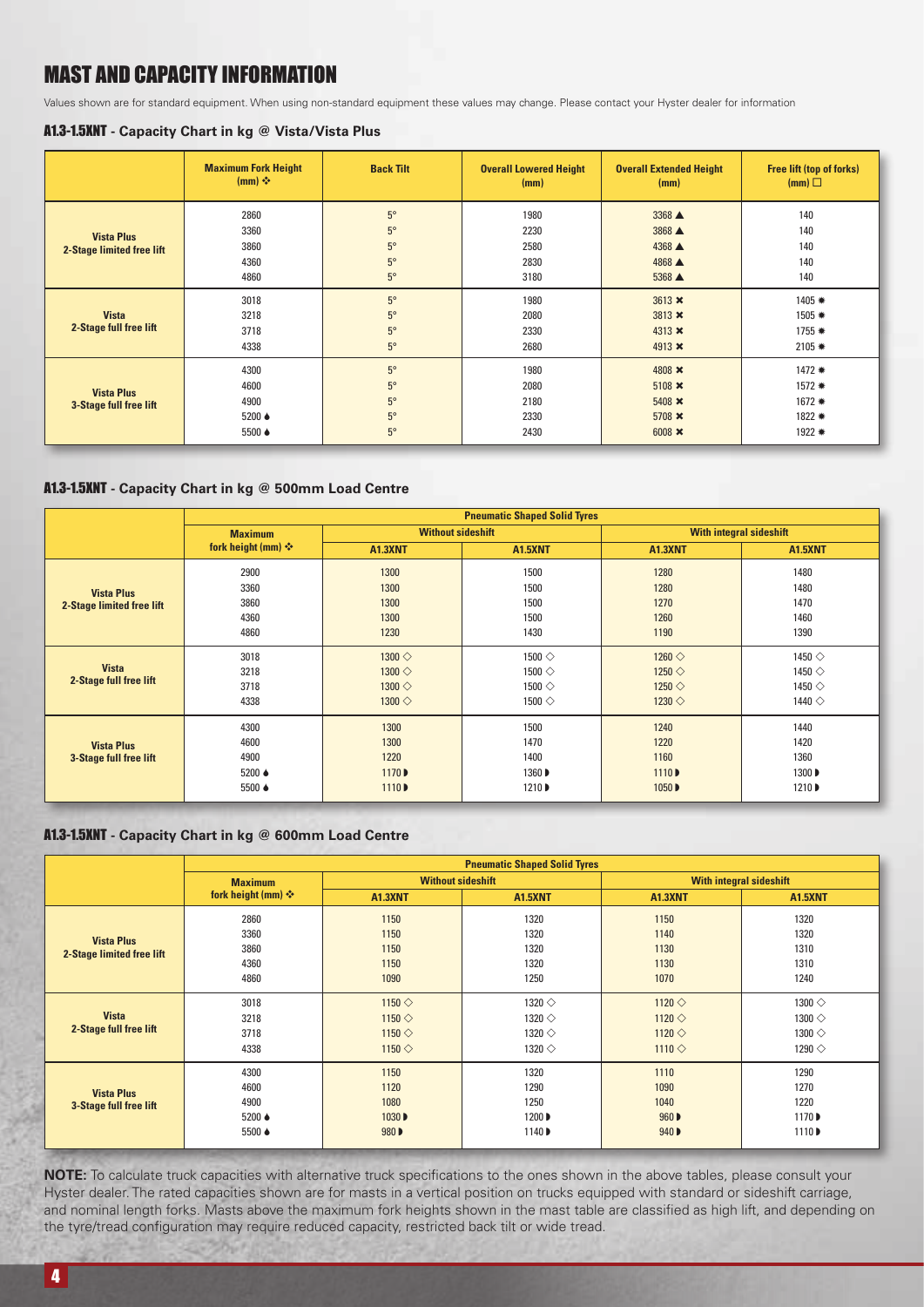## PRODUCT FEATURES

The A1.3-1.5XNT has been designed to manoeuvre in the tightest of spaces, to load and unload lorries in the most efficient manner and to move pallets in containers and warehouses, delivering a cost effective solution to meet the requirements of light/medium duty applications.

This series offers many functions and features, including eLo and HiP performance settings and a high mounted multi feature dash display, which are standard across the range of Hyster electric forklift trucks.

#### **DEPENDABILITY**

- $\blacksquare$  Strong chassis construction provides excellent durability and stability, boosting driver confidence and enhancing productivity.
- $\blacksquare$  The use of proven components, such as O-ring face seal fittings and sealed electrical connectors, as well as a CANbus communications network, ensure long term reliability.
- $\blacksquare$  Hall-Effect sensors on the transmission replace internal encoder bearings, making the truck more reliable and decreasing downtime.
- n AC motor technology on traction and hoist allows the truck to work more reliably and for longer, reducing downtime significantly.
- A steel hood and durable side covers provide increased resistance to impact damage and general wear and tear.

#### LOW COST OF OPERATION

- $\blacksquare$  Hyster intelligent design delivers the right balance (e-Balance) of performance, manoeuvrability and battery shift life, matched to the application, providing productivity and throughput at less cost.
- $\blacksquare$  The eLo (Energy-Low) performance setting reduces energy costs, delivering the lowest energy consumption of 3.9kWh/h (1.3t) and 4.0 kW/h (1.5t) on the VDI 2198 test (45 cycles).
- **n** The Vehicle System Manager (VSM) allows adjustment of truck performance parameters as well as monitoring key functions, leading to application matched performance and low maintenance.
- **n** Durable, quality components mean long term reliability and lower maintenance costs. Virtually maintenance free components such as AC motors mean that Hyster Electrics require a full service check only after 1 000 hours.
- $\blacksquare$  In-built thermal protection on the traction motor protects truck components, leading to reduced maintenance costs.
- $\blacksquare$  Fast delivery of diagnostic information allows precise troubleshooting, easy maintenance planning and lower costs.
- $\blacksquare$  Available options, which help to reduce operating costs, include; Return to set tilt\*, light kits, integral side shift, non-marking tyres, load backrest, extended warranty.

#### **ERGONOMICS**

- $\blacksquare$  The truck has been intelligently designed, focusing on the operator. Generous foot space, an intuitive pedal arrangement and a low step height offer a comfortable working space for the driver. This means on/off access and driving in reverse cause less fatigue over long shifts.
- $\blacksquare$  The operator compartment features a standard full suspension seat with 80mm suspension travel. This helps to provide unrivalled operator comfort and a smooth ride, delivering low vibration levels from 0.3-0.5m/s<sup>2</sup>, reducing the chance of back problems.
- $A$  class leading low noise level of 59dB(A) reduces the stress on operators making them more productive for longer by ensuring that they are comfortable at all times.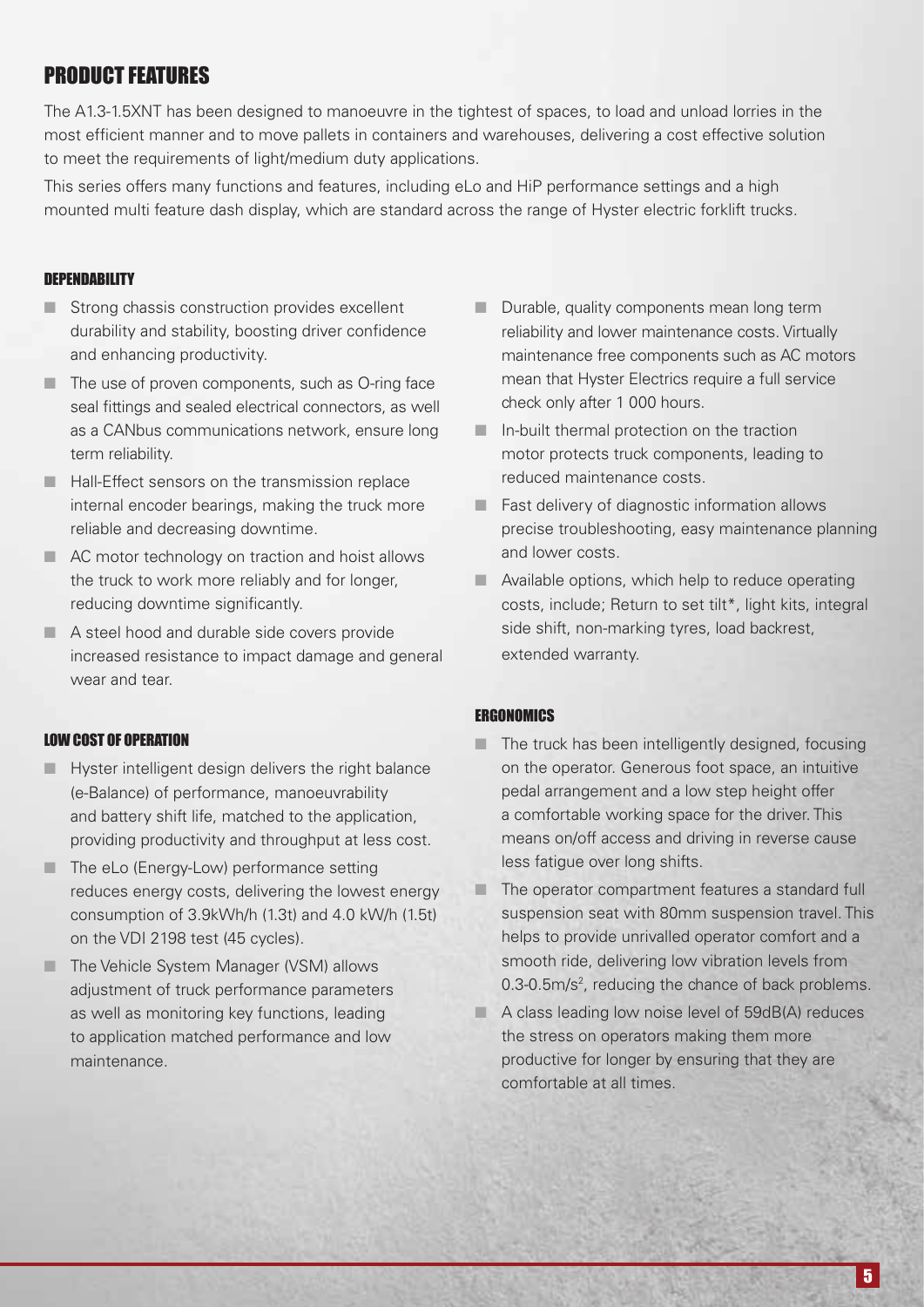## PRODUCT FEATURES

#### **ERGONOMICS**

- $\blacksquare$  The optional adjustable mini-lever module armrest with built in hydraulic controls, integrated directional control, emergency off switch and horn offers the ultimate in comfort and control.
- $\blacksquare$  A 'Heads-up' display keeps the driver's field of vision clear but provides him with 'at a glance' information on truck operating conditions or performance settings and also allows for maximum storage space in the dash.
- $\blacksquare$  Available options, which enhance ergonomics include; high backrest seat with lumber support and headrest, telescopic steering column with memory tilt, Monotrol pedal.

#### **PRODUCTIVITY**

- $\Box$  24 volt rear-wheel drive with AC motors throughout provides smooth acceleration and excellent travel, torque and lifting performance. This is combined with regenerative braking to deliver efficient load handling.
- $\blacksquare$  The A1.3XNT is the most compact truck in its class, with the tightest turning circle for excellent manoeuvrability in working aisles (AST with  $1000 \times 1200$ mm wide pallet = 3053mm with 40mm thick forks). This allows the operator to move faster with more confidence in restricted spaces or congested loading/ unloading bays. An overall truck width of 996mm facilitates block stacking wherever space is at a premium.
- $\Box$  The Vista Plus mast offers class leading visibility allowing the operator to work quicker when picking and depositing loads.
- n 735-875Ah (1.25t) and 840-1000Ah (1.5t) batteries are available to ensure optimal shift life is achieved between charges.
- $\blacksquare$  The HiP (High Productivity) performance setting delivers a competitive top speed of 12.0km/h (laden) and lifting speed of 0.3m/s (laden), easily meeting the requirements of medium duty applications.
- **N** Available options, which enhance productivity: A choice of 11 standard masts, TouchPoint™ mini levers, Return to set tilt, light kits, integral sideshift.

#### **SERVICEABILITY**

- $\blacksquare$  Access to diagnostic information via the display or plug-in point on the steering column allows engineers to monitor truck conditions and plan maintenance requirements.
- **n** Easily removable two-piece floor plate provides easy access to power contactor, fuses and relays.
- $\blacksquare$  The truck is fully serviceable without having to remove the battery – the motor, pump, controller and oil tank are easily accessible.
- Downtime for service requirements is minimised, thanks to features such as maintenance free AC motors, DIN wheel nuts, self-adjusting service brakes and gear driven steering (no chain - no lubrication required), as well as extended service intervals:
- Standard service interval is 1000 hours  $/ 6$ months, the drive axle / transmission oil change is 4000 hours and the hydraulic oil change is 4000 hours. The standard warranty is 2000 hours or one year and the powertrain warranty is 4000 hours or two years.
- $\blacksquare$  Available options, which enhance serviceability  $include$ ; extended warranty = 6000 hours, and a programmable maintenance reminder.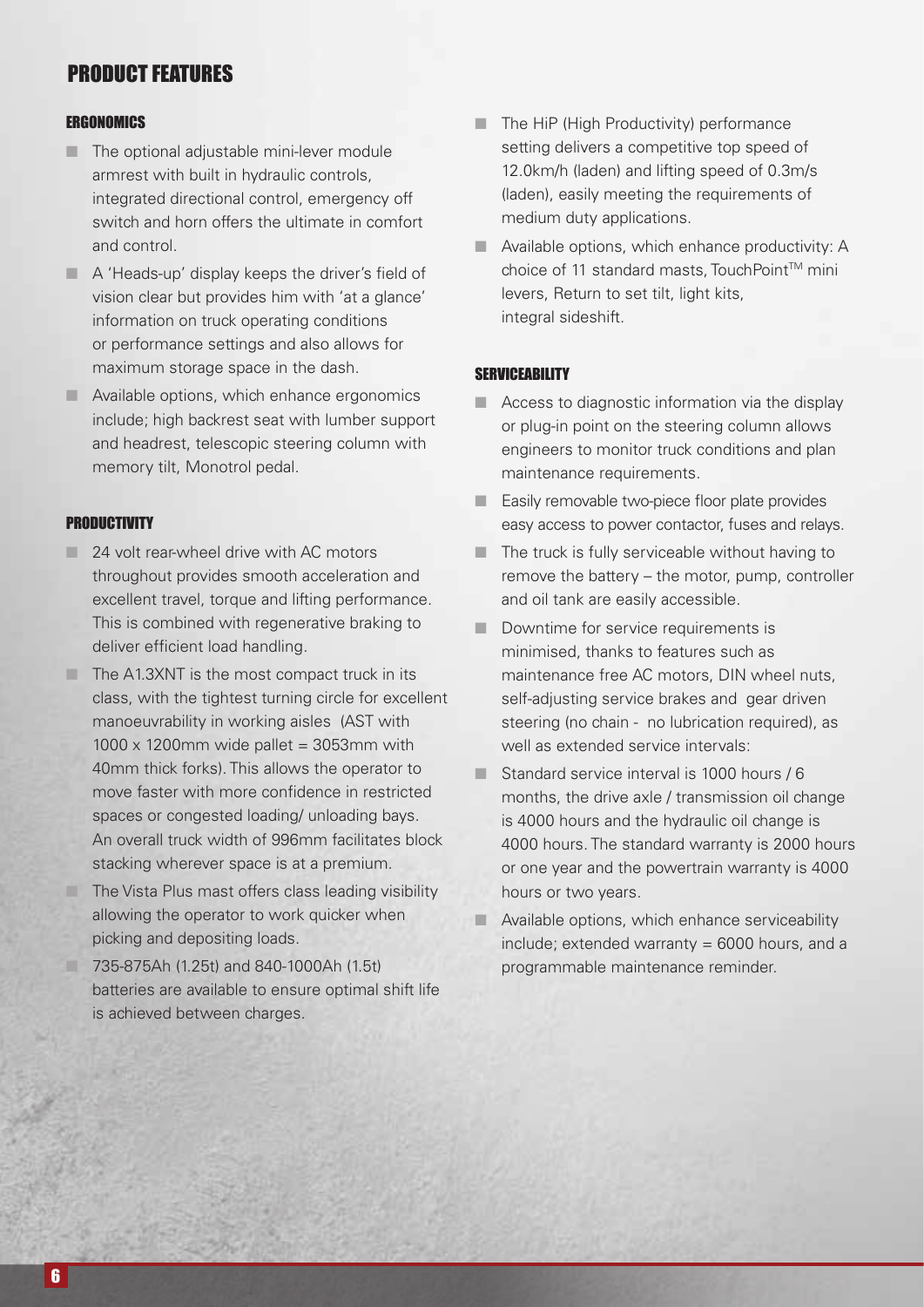#### **OPTIONS**

- $\blacksquare$  11 standard mast offerings
- $\blacksquare$  Wide tread (front) for wide load handling
- **n** Load backrest and forks
- $\blacksquare$  Integral sideshift
- $\blacksquare$  Non-marking tyres
- **n** High backrest seat with lumbar support and headrest
- **n** Telescopic steering column with memory tilt
- **Nonotrol**
- **n** LED light packages with visible alarm strobe
- $\blacksquare$  Audible back up alarm
- 12V power outlet
- **n** Batteries and chargers
- Extended Warranty (36 months / 6000 hours)
- Dual internal and Panoramic mirror
- **n** Load weight indicator
- **n** Impact sensor
- **Now Keyless start with Operator ID**
- **n** Daily Operator checklist
- **No. 3** System Monitoring
- $\blacksquare$  TouchPoint<sup>™</sup> Mini levers
- **n** Return to Set Tilt (RTST)
- $\blacksquare$  Front screen (with wiper) and top screen
- Sub-zero cold store construction
- **n** Automatic speed reduction when cornering